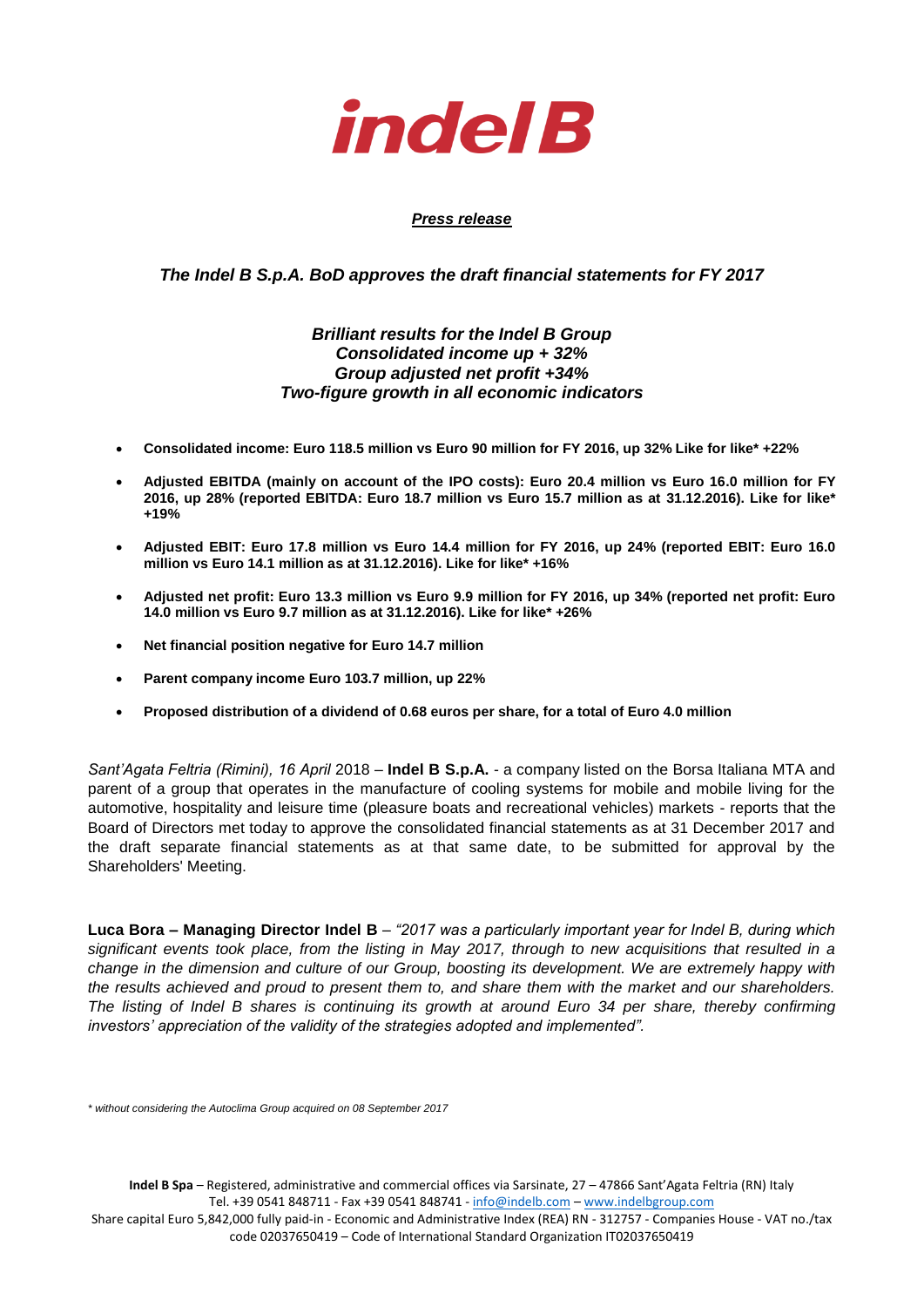## **Consolidated total income**

In FY 2017, the Indel B Group enjoyed strong growth in income, which came in at Euro 118.5 million, as compared with the Euro 90 million recorded in FY 2016, up 31.6% at current exchange rates (32.2% at constant exchange rates). With like-for-like consolidation scope with 2016, and therefore not considering the acquisition of the company Autoclima S.p.A. (Autoclima), and its subsidiaries on 08 September 2017, consolidated income from sales came to Euro 109.9 million, as compared with the Euro 90 million recorded in FY 2016, up 22.2% at current exchange rates (22.8% at constant exchange rates).

Income from sales by market

**.** 

| (in thousands of Euro)           | <b>FY17</b> | %    | <b>FY16</b> | %    | Change | % change |
|----------------------------------|-------------|------|-------------|------|--------|----------|
| Automotive                       | 72,149      | 63%  | 52,735      | 60%  | 19,414 | 36.8%    |
| Hospitality                      | 13,595      | 12%  | 11,379      | 13%  | 2,216  | 19.5%    |
| Leisure                          | 13,346      | 12%  | 11,372      | 13%  | 1,974  | 17.4%    |
| Cooling Appl.                    | 4,800       | 4%   | 3,967       | 5%   | 833    | 21.0%    |
| Components & Spare parts         | 10.975      | 10%  | 7,803       | 9%   | 3,172  | 40.7%    |
| <b>INCOME FROM PRODUCT SALES</b> | 114,865     | 100% | 87,256      | 100% | 27,609 | 31.6%    |
| Other revenues from sales        | 1,935       |      | 826         |      | 1.109  | N/A      |
| <b>INCOME FROM SALES</b>         | 116,800     |      | 88,082      |      | 28,718 | 32.6%    |
| Other income                     | 1,664       |      | 1,905       |      | $-241$ | $-12.7%$ |
| TOTAL INCOME                     | 118,464     |      | 89,987      |      | 28,477 | 31.6%    |

In FY 2017, the Indel B Group recorded positive performance with growth on previous years as a result of the strategies adopted, the good level of competitiveness achieved and the careful selection of countries in which it has successfully created new market niches with high quality products able to satisfy an increasingly attentive, demanding customer base.

The two-figure growth has mainly been driven by the Automotive and Hospitality markets, thanks to both the increased market share and new orders for cruise ships, and a general organic growth enjoyed by the markets. Excellent performance was also recorded in the Leisure Time market, growth of which is connected with the Marine sector. Growth was also booked in the Cooling & Appliance markets, for new orders, and Components & Spare, the increase in which is linked to sales of components by the subsidiaries Condor B and Autoclima, which joined the consolidation scope in September 2017.

As regards the reclassification by sales channels, the OEM<sup>1</sup> (Original Equipment Manufacturer) channel recorded growth of 35%, equal to Euro 62.8 million, thanks to both organic growth and the acquisition of two new clients in North America. The AM<sup>2</sup> (After Market) channel increased turnover by 26%, for a total of Euro 38.7 million, thanks to generalised growth in both Hospitality and Leisure and the sales of Autoclima, which joined the consolidation scope in September 2017. Income from sales of Autoclima products had a positive impact on the Others channel too, which, coupled with an increase in Condor B components sales, recorded a 31% increase, making for Euro 13.4 million.

On a geographic level, global growth is significant in all areas where the Group operates. The Americas book record development of 108%, mainly driven by the segmented Automotive and Hospitality markets, with a result of Euro 19.8 million, as compared with the same period of last year during which income was recorded for Euro 9.5 million. In Europe, with income of Euro 59.7 million, as compared with Euro 50.0 million for the same period of 2016, making for a change of 19%, the main change has been general market growth, with no variations in market share. In Italy, the growth (34% with income of Euro 30.1 million as compared with Euro 22.5 million) is linked with the increase in sales recorded by the Group, mainly on the Automotive After

*<sup>1</sup> OEM Original Equipment Manufacturer. Customer segment that purchases third party manufacturer components specifically designed for use in the products sold or finished products, which are therefore marketed under own brand. The OEM channel is transversal to all markets.*

*<sup>2</sup> AM (After Market) Sales channel characterised by the manufacture of goods developed not according to customised projects commissioned on specific customer request, but rather intended for marketing under own brand or the "ISOTHERM" brand owned by Indel Webasto Marine, by Indel B.*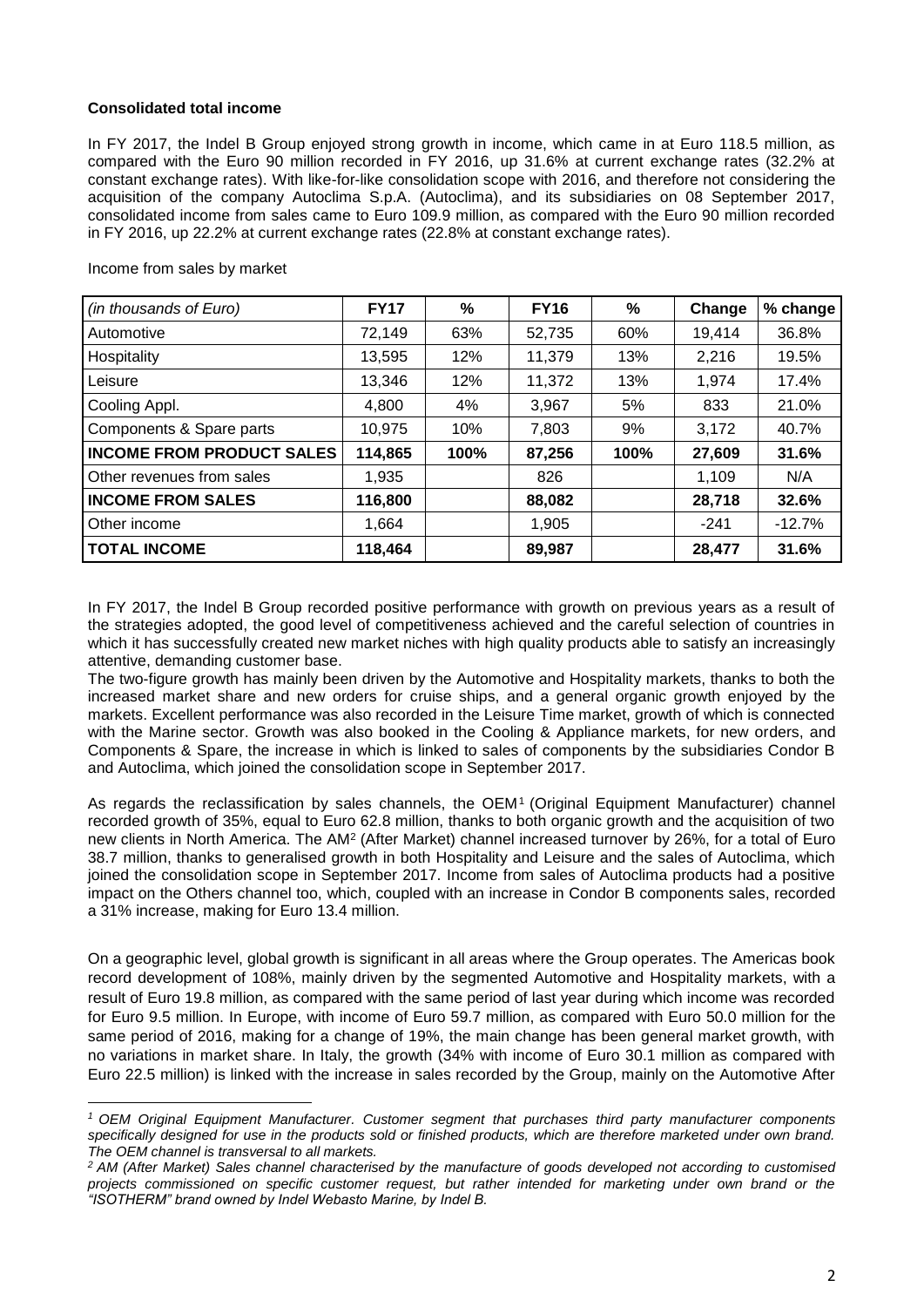Market, the increase in sales recorded in the pleasure boating segment and the increase in sales of parts by the subsidiaries Condor B and Autoclima, which joined the consolidation scope in September 2017. In the rest of the world, income remains flat with the previous year, (Euro 5.3 million recorded in 2017 vs Euro 5.3 million in the same period of 2016).

Other revenues from sales, of Euro 1.9 million as at 31 December 2017, mainly relates to the invoicing of the cost of moulds to some Automotive clients.

## **Analysis of the Group's economic, equity and financial performance**

#### EBITDA and adjusted EBITDA

As at 31 December 2017, EBITDA came to Euro 18.7 million as compared with Euro 15.7 million on 31 December 2016. Net of non-recurring items, EBITDA rises by 28%, from Euro 16.0 million to Euro 20.4 million as at 31 December 2017. In percentage terms, the incidence of adjusted EBITDA on total income is 17.2% for the year ended on 31 December 2017 and 17.8% for the year ended on 31 December 2016. Please note that non-recurring expenses are mainly: (i) Euro 1.2 million for costs incurred for admission to the Borsa Italiana MTA; (ii) Euro 0.6 million relative to the costs of consultancy for the acquisitions of the companies Autoclima and Elber Industria de Refrigeracao.

#### EBIT and adjusted EBIT

EBIT came to Euro 16.0 million (Euro 14.1 million as at 31 December 2016). Once again, it must be pointed out that net of non-recurring expenses, EBIT would come to Euro 17.8 million as compared with the Euro 14.4 million as at 31 December 2016, highlighting a 24% increase on the previous period.

#### Net profit and adjusted net profit

The Indel B Group closes 2017 with net profits of Euro 14.0 million (as compared with Euro 9.7 million as at 31 December 2016) and adjusted net profits of Euro 13.3 million (11.2% of total income, as compared with Euro 9.9 million as at 31 December 2016 for 11.0% of total income), up 34%, also due to the reduction in income tax.

Please note that, net of tax, non-recurring expenses are mainly: (i) Euro 0.9 million for costs incurred for admission to the Borsa Italiana MTA; (ii) Euro 0.4 million relative to the costs of consultancy for the acquisitions of the companies Autoclima and Elber Industria de Refrigeracao; (iii) Euro 0.4 million for costs connected with the early extinguishing of the loan to GeCapital Interbanca, deriving from the penalty plus the closure of the amortised cost; (iv) Euro -2.1 million relating to the re-measurement at fair value of the interest held in Clima Motive, following the acquisition of control of the company; and (v) Euro -0.3 million in tax on the costs of the IPO, which were booked as shareholders' equity and not carried as profit and loss.

#### Net financial position

NFP as at 31 December 2017 is negative for Euro 14.7 million, as compared with net debt of Euro 9.2 million as at 31 December 2016. The Group's financial debt is mainly expressed at fixed rates. Financial payables include the earn-out of Euro 5.5 million in connection with the Elber acquisition.

#### **Annual financial statements of the parent company, Indel B S.p.A.**

The Board of Directors has also approved the 2017 annual financial statements of the parent company, Indel B S.p.A.

The Company has recorded revenues of Euro 103.7 million, up 22% on the Euro 84.8 million for FY 2016; the increase is mainly due to the Automotive and Hospitality market, thanks to both an increased market share and new cruise ship orders, as well as to a general organic growth enjoyed by the markets.

Adjusted EBITDA as at 31 December 2017 is Euro 16.4 million vs Euro 13.5 million for FY 2016, up 21%.

Adjusted EBIT comes to Euro 14.1 million, as compared with Euro 11.9 million last year, up 18%.

Share capital Euro 5,842,000 fully paid-in - Economic and Administrative Index (REA) RN - 312757 - Companies House - VAT no./tax code 02037650419 – Code of International Standard Organization IT02037650419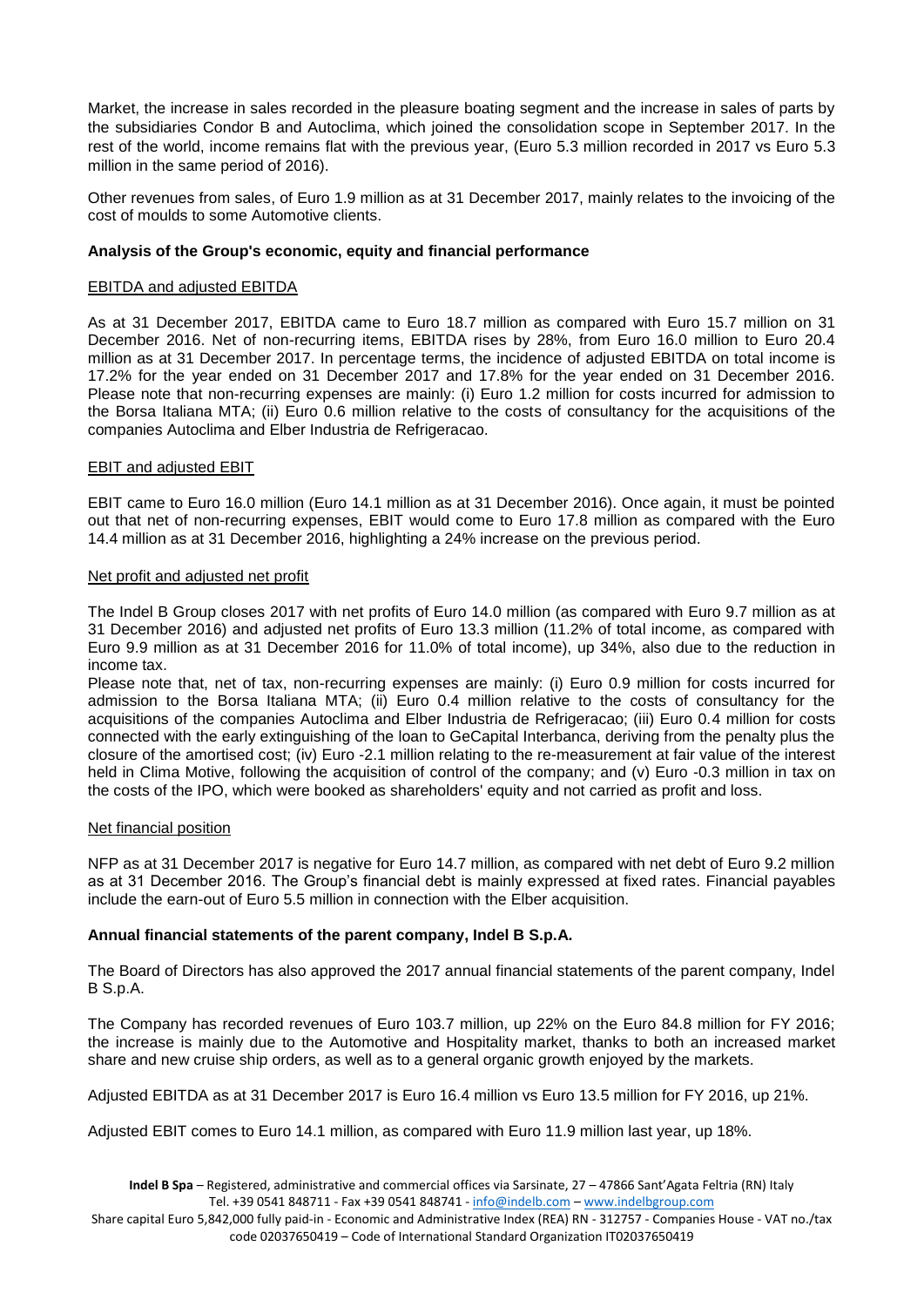Adjusted profits are Euro 10.6 million, up 19% on the Euro 8.0 million of FY 2016.

The Indel B S.p.A. statement of financial position reports shareholders' equity of Euro 67.2 million (Euro 29.7 million in 2016) and net financial debt of Euro 14.2 million (net debt of Euro 9.0 million as at 31 December 2016).

## **Significant events after 31 December 2017**

No significant events took place after year end 2017.

## **Outlook**

Albeit with lower rates than those booked in previous years, 2018 will be a year characterised by further growth in the income of the individual Group companies. The growth in income on a like-for-like Group scope will be strengthened by the consolidation of a whole year of Autoclima, the company acquired in 2017.

For the Indel B Group, an increase in turnover is forecast linked to all markets, which should not result in any differentiation in their weighting with respect to the past.

Again in line with that recently defined, the company is continuing to pursue its implementation of specific actions, to seek to mitigate any negative effects of the risk factors of the various markets, which tend to reduce margins. These actions consist of: diversification of geographic outlet markets, move of some production activities according to the final reference market. The implementation of these actions is likely to take place over the medium or medium/long-term.

#### **Other decisions**

The Board has also today approved:

- the Report on Corporate Governance and Ownership Structures in accordance with Art. 123-bis of Italian Legislative Decree no. 58 of 24 February 1998;
- the Report on Remuneration in accordance with Art. 123-ter of Italian Legislative Decree no. 58 of 24 February 1998 and Art. 84-quater of CONSOB Regulation no. 11971/1999;

The Company's Board of Directors has also both assessed the independence of its non-executive directors, Enrico Loccioni and Salvatore Giordano and, on the basis of the declarations made by the parties concerned and the information available to the Board, has resolved that they meet the independence requirements in accordance with the provisions of Articles 147-ter, paragraph 4 and 148, paragraph 3 of the Consolidated Finance Act and Art. 3 of the Governance Code; and considered whether the requirements of honour and professionalism are met by the Board of Auditors, again, on the basis of communications received from the parties concerned and the additional information available to the Board, it resolved that these assessments were successful in accordance with the provisions of Article 148 of the Consolidated Finance Act and the implementing regulation adopted by Decree of the Ministry of Grace and Justice no. 162/2000.

The Company also declares that on 30 November 2017, it received notice of liquidation for registration tax regarding the purchase of shares in the company Autoclima, made on 08 September 2017.

The Revenue Agency has substantively reclassified the deed of "sale of shares" as a deed of "sale of business", through an interpretation and application of Art. 20 of Italian Presidential Decree no. 131 of 26 April 1986. The reclassification of the deed relates to registration tax and notifies the sellers of the shares and the Company accordingly, demanding registration tax be paid jointly by the parties in the amount of Euro 1,536,451.00 plus interest. The Company has lodged a prompt appeal to the Pesaro Tax Commission, requesting suspension and objecting incorrect/unlawful application of Art. 20 of Italian Presidential Decree no. 131/1986, which incorrectly compares the legal effects of a sale of shares as equivalent to those of a sale of business. By decree deposited on 17 January 2018, the Tax Commission ordered the suspension *inaudita altera parte*, scheduling the hearing for discussion on 23 March 2018, which was then postponed to 22 June 2018. The company's directors believe that the risk of liquidation deriving from said notification is currently remote and have therefore chosen not to make any provision for such in the financial statements.

#### **Proposed allocation of profits**

The Board of Directors has resolved to propose that the Shareholders' Meeting, scheduled for this coming 16 May 2018 distribute a dividend relative to FY 2017 of Euro 4.0 million (Euro 0.68 per share), in compliance with the provisions of Art. 2357-*ter* of the Italian Civil Code, with payment date on 23 May 2018 (coupon detachment date 21 May 2018) and with record date of 22 May 2018.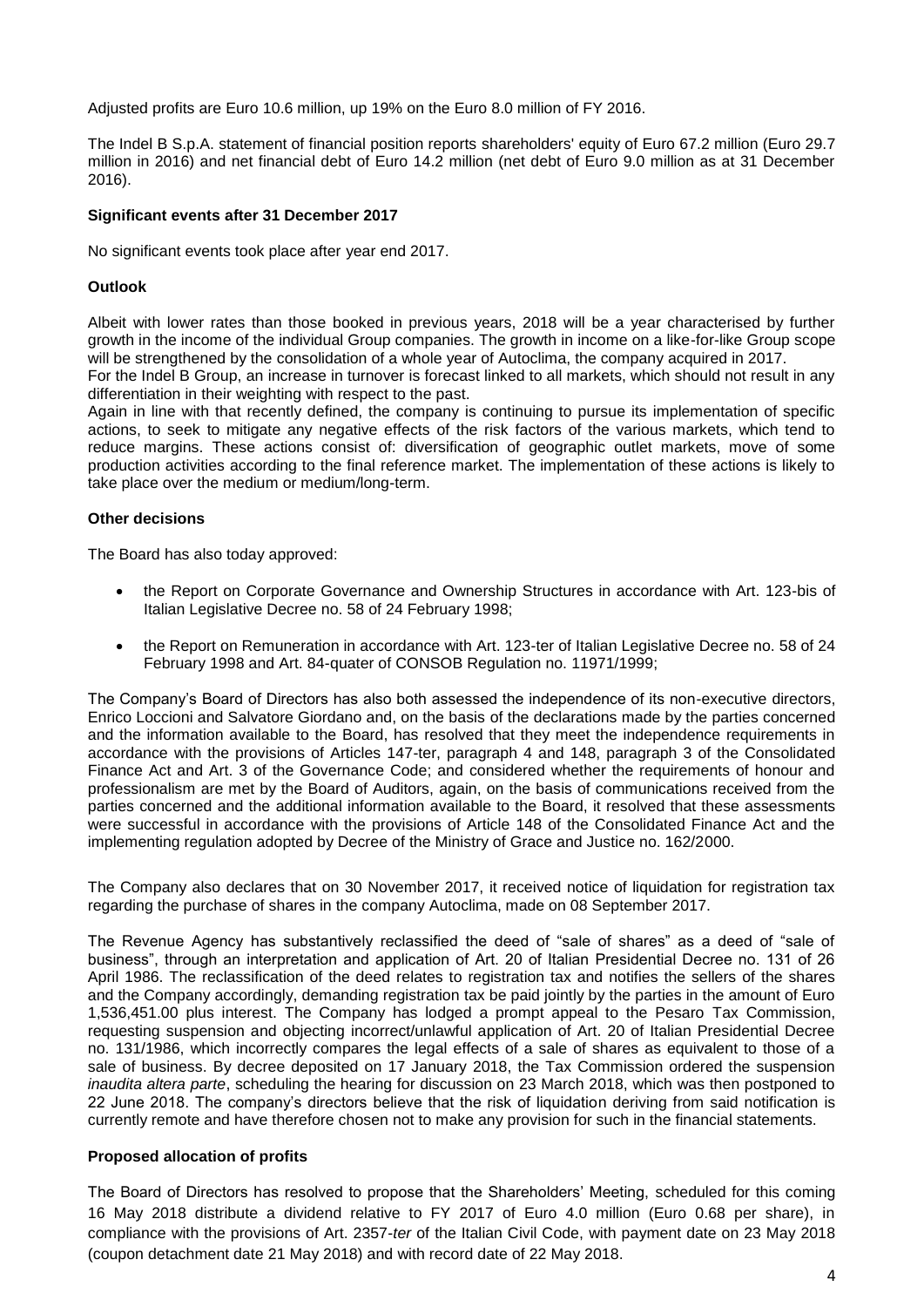\* \* \* \* \* \* \* \* \*

The Manager appointed to prepare the company accounting documents, Anna Grazia Bartolini, declares in accordance with paragraph 2, Article 154-bis of the Consolidated Finance Act, that the accounting disclosure contained in this release coincides with the results of the documents, books and accounting entries.

Please note that the data of the financial statements relative to FY 2017 given in this release has not yet been fully audited by the independent auditing firm.

All documents will be made available to the public within the legal terms, at the Company's office, on the storage mechanism authorised by Consob "1info" [\(www.1info.it\)](http://www.1info.it/) and in the specific sections of the website [www.indelbgroup.com.](www.indelbgroup.com%20) All other documents and information relative to the shareholders' meeting will also be made available on the company's website.

#### **CONFERENCE CALL**

*On Monday, 16 April 2018, at 4pm (CET) - 3.00pm (GMT) 10.00am (EST), the conference call will be held*  with the financial community, during which the Group's 2017 economic-financial results will be discussed. *You can connect to it by calling the following telephone numbers: from Italy + 39 02 805 88 11 from the United Kingdom + 44 121 281 8003 from the USA +1 718 7058794 USA (green line) +1 855 2656959.*

*Before the telephone conference, the presentation slides can be downloaded from the Investor Relations page of the Indel B website [http://www.indelbgroup.com/en/presentations](http://www.indelbgroup.com/en/en/presentations)*

\* \* \* \*

Attached:

- 1 Consolidated income statement
- 2 Consolidated statement of financial position
- 3 Consolidated statement of cash flows
- 4 Income statement of Indel B S.p.A.
- 5 Statement of financial position of Indel B S.p.A.
- 6 Statement of cash flows of Indel B S.p.A.

*Indel B S.p.A. is a company listed on the MTA segment of the Italian stock exchange and is controlled by AMP.FIN S.r.l., in turn held entirely by the Berloni family. Indel B S.p.A. heads an important Group that operates worldwide and has been active for the last 50 years in the mobile cooling sector applicable to the Automotive, Leisure time and Hospitality cooling segments. The Group also operates in mobile climate control, with specific reference to the Automotive market, represented by commercial vehicles, minibuses, ambulances, agricultural and earth-moving machinery, and in the Cooling Appliances sector, which mainly comprises cellars for storing wine and small refrigerators for storing milk. The company has a market cap of approximately Euro 198 million.*

#### **Contact details**

| INDEL B                     | POLYTEMS HIR                   | FAST-COM                       |
|-----------------------------|--------------------------------|--------------------------------|
| Controller & IR             | IR and Financial Disclosures   | Media Relations                |
| Consuelo Vagnini            | Bianca Fersini Mastelloni      | Paolo Santagostino             |
| +39 0541 848 855            | +39 06.69923324; +39 336742488 | +39 349 3856585                |
| consuelo.vagnini@indelb.com | b.fersini@polytemshir.it       | paolo.santagostino@fast-com.it |

**Indel B Spa** – Registered, administrative and commercial offices via Sarsinate, 27 – 47866 Sant'Agata Feltria (RN) Italy Tel. +39 0541 848711 - Fax +39 0541 848741 - [info@indelb.com](mailto:info@indelb.com) – [www.indelbgroup.com](http://www.indelbgroup.com/) Share capital Euro 5,842,000 fully paid-in - Economic and Administrative Index (REA) RN - 312757 - Companies House - VAT no./tax code 02037650419 – Code of International Standard Organization IT02037650419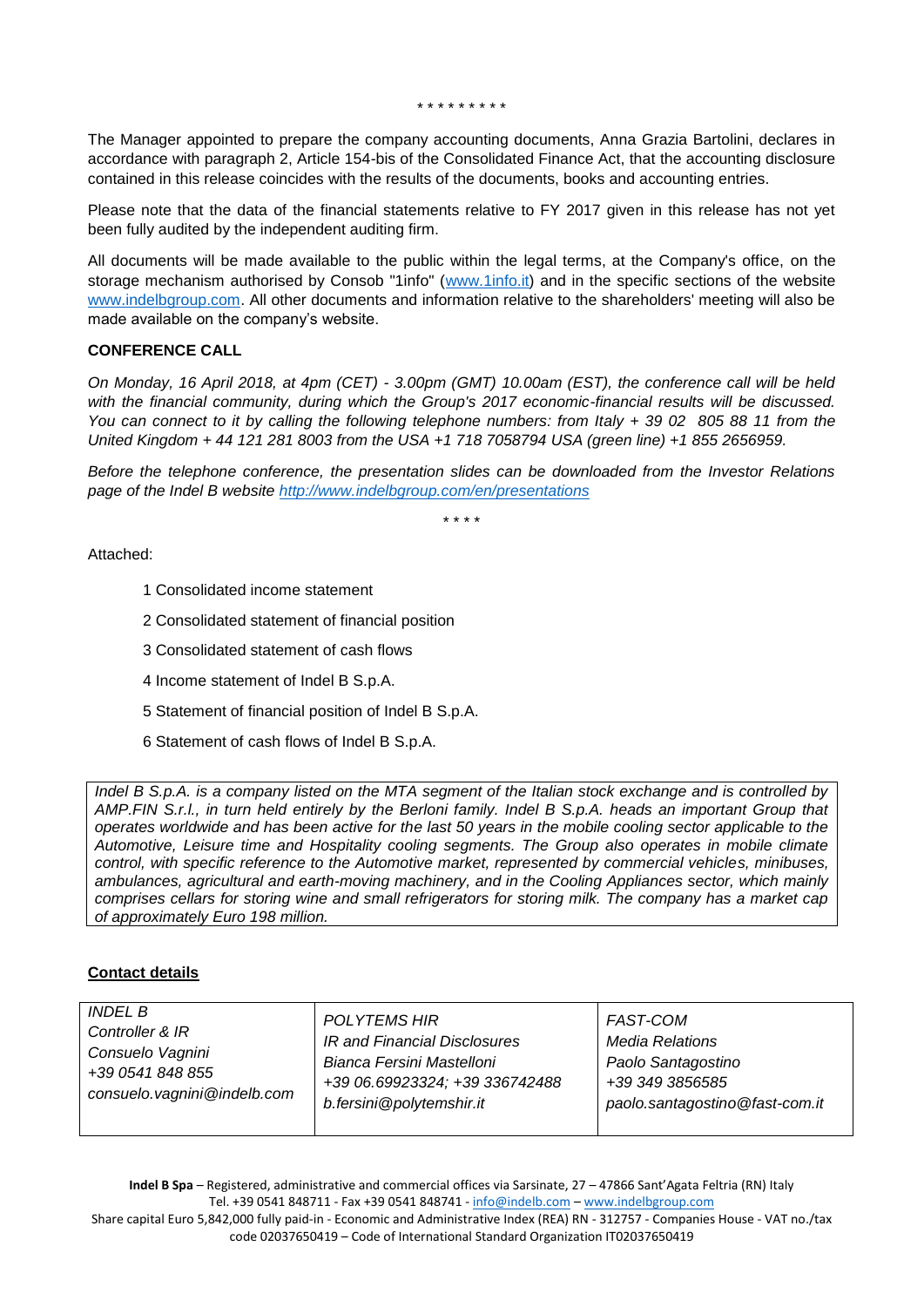# **Table 1 - Consolidated income statement**

| (in thousands of euros)                                                               | As at 31 December |        |           |               |              |               |
|---------------------------------------------------------------------------------------|-------------------|--------|-----------|---------------|--------------|---------------|
|                                                                                       | 2017              | $\%$   | 2016      | $\frac{0}{0}$ | 2017 vs 2016 | $\frac{9}{6}$ |
| Income                                                                                | 116,800           | 99%    | 88,082    | 98%           | 28,718       | 33%           |
| Other revenues and income                                                             | 1,664             | 1%     | 1,905     | 2%            | (241)        | $-13%$        |
| <b>Total income</b>                                                                   | 118,464           | 100%   | 89,987    | 100%          | 28,477       | 32%           |
| Purchases and consumption of raw<br>materials, semi-finished and finished<br>products | (67, 982)         | $-57%$ | (53, 650) | $-60%$        | (14, 332)    | 27%           |
| Costs for services                                                                    | (15, 326)         | $-13%$ | (9,081)   | $-10%$        | (6, 245)     | 69%           |
| Payroll costs                                                                         | (17, 418)         | $-15%$ | (12,783)  | $-14%$        | (4,635)      | 36%           |
| Other operating costs                                                                 | (835)             | $-1%$  | (545)     | $-1%$         | (290)        | 53%           |
| Portion of the results of equity investments<br>measured using the equity method      | 1,768             | 1%     | 1,788     | 2%            | (20)         | $-1%$         |
| Amortisation, depreciation, provisions and<br>impairment                              | (2,690)           | $-2%$  | (1,578)   | $-2%$         | (1, 112)     | 70%           |
| <b>EBIT</b>                                                                           | 15,981            | 13%    | 14,138    | 16%           | 1,843        | 13%           |
| Net financial income (expense)                                                        | (772)             | $-1%$  | (576)     | $-1%$         | (196)        | 34%           |
| Income from investments                                                               | 2,141             | 2%     |           | -             | (2, 141)     | nd            |
| <b>Pre-tax result</b>                                                                 | 17,350            | 15%    | 13,562    | 15%           | 3,788        | 28%           |
| Income tax                                                                            | (3,389)           | $-3%$  | (3,892)   | $-4%$         | 503          | $-13%$        |
| <b>Period result</b>                                                                  | 13,961            | 12%    | 9,670     | 11%           | 4,291        | 44%           |
| Period profit (loss) pertaining to minority<br>shareholders                           | (3)               | 0%     |           | 0%            | (3)          | nd            |
| <b>Group period result</b>                                                            | 13,964            | 12%    | 9,670     | 11%           | 4,294        | 44%           |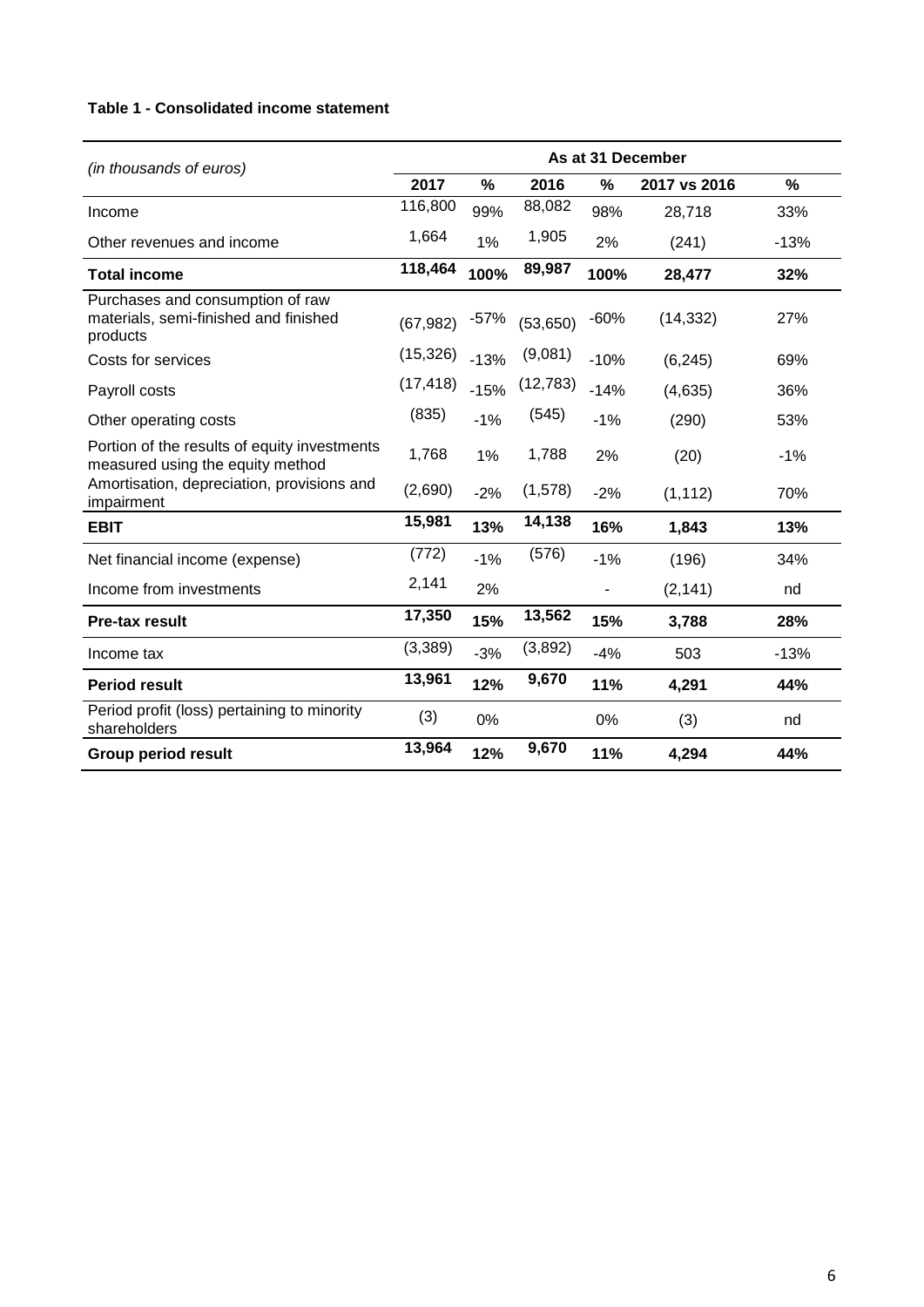#### **Table 2 - Consolidated statement of financial position**

| (in thousands of euros)                             | As at 31 December |                |               |         |
|-----------------------------------------------------|-------------------|----------------|---------------|---------|
|                                                     | 2017              | 2016           | Var           | Var%    |
| <b>ASSETS</b>                                       |                   |                |               |         |
| <b>Non-current assets</b>                           |                   |                |               |         |
| Goodwill                                            | 14.404            |                | 14.404        | N/A     |
| Intangible assets                                   | 1.784             | 913            | 871           | 95%     |
| Tangible assets                                     | 25.003            | 12.511         | 12.492        | 100%    |
| Equity investments measured using the equity method | 15.197            | 6.109          | 9.088         | 149%    |
| Other equity investments                            | 66                | 66             |               | 0%      |
| Non-current financial assets                        | 105               | 4.525          | (4.420)       | $-98%$  |
| Other receivables and non-current assets            | 226               | 240            | (14)          | $-6%$   |
| Deferred tax assets                                 | 209               |                |               | N/A     |
| <b>Total non-current assets</b>                     | 56.994            |                | 24.364 32.630 | 134%    |
| <b>Current assets</b>                               |                   |                |               |         |
| Inventories                                         | 34.306            | 23.312         | 10.994        | 47%     |
| Trade receivables                                   | 29.672            | 18.830         | 10.842        | 58%     |
| Cash and equivalents                                | 14.039            | 6.232          | 7.807         | 125%    |
| Income tax receivables                              | 558               | 3              | 555           | 18500%  |
| Other receivables and current assets                | 2.802             | 1.259          | 1.543         | 123%    |
| <b>Total current assets</b>                         | 81.377            | 49.636         | 31.741        | 64%     |
| <b>TOTAL ASSETS</b>                                 | 138.371           |                | 74.000 64.371 | 87%     |
| <b>SHAREHOLDERS' EQUITY AND LIABILITIES</b>         |                   |                |               |         |
| Shareholders' equity                                |                   |                |               |         |
| Share capital                                       | 5.842             | 4.582          | 1.260         | 27%     |
| Reserves                                            | 55.018            | 21.484         | 33.534        | 156%    |
| Year's profits (loss)                               | 13.964            | 9.670          | 4.924         | 44%     |
| <b>Total shareholders' equity</b>                   | 74.824            | 35.736         | 39.088        | 109%    |
| Net minority interest                               |                   |                |               |         |
| Minority interests in capital share and reserves    | (11)              |                | (11)          | N/A     |
| Minority interests period result                    | 3                 | ٠              | 3             | N/A     |
| Total net equity of minority interests              | (8)               | $\blacksquare$ | (8)           | N/A     |
| <b>Non-current liabilities</b>                      |                   |                |               |         |
| Provisions for risks and charges                    | 1.933             | 1.217          | 716           | 59%     |
| Employee benefits                                   | 2.055             | 1.536          | 519           | 34%     |
| Non-current financial liabilities                   | 19.896            | 13.460         | 6.436         | 48%     |
| Deferred tax liabilities                            | ä,                | 183            | (183)         | $-100%$ |
| <b>Total non-current liabilities</b>                | 23.884            | 16.396         | 7.488         | 46%     |
| <b>Current liabilities</b>                          |                   |                |               |         |
| Trade payables                                      | 24.830            | 15.719         | 9.111         | 58%     |
| Income tax payables                                 | 168               |                | 168           | N/A     |
| <b>Current financial liabilities</b>                | 8.828             | 1.937          | 6.891         | 356%    |
| Other current liabilities                           | 5.829             | 4.212          | 1.617         | 38%     |
| <b>Total current liabilities</b>                    | 39.655            | 21.868         | 17.787        | 81%     |
| TOTAL SHAREHOLDERS' EQUITY AND LIABILITIES          | 138.371           |                | 74.000 64.371 | 87%     |

**Indel B Spa** – Registered, administrative and commercial offices via Sarsinate, 27 – 47866 Sant'Agata Feltria (RN) Italy Tel. +39 0541 848711 - Fax +39 0541 848741 - [info@indelb.com](mailto:info@indelb.com) – [www.indelbgroup.com](http://www.indelbgroup.com/)

Share capital Euro 5,842,000 fully paid-in - Economic and Administrative Index (REA) RN - 312757 - Companies House - VAT no./tax code 02037650419 – Code of International Standard Organization IT02037650419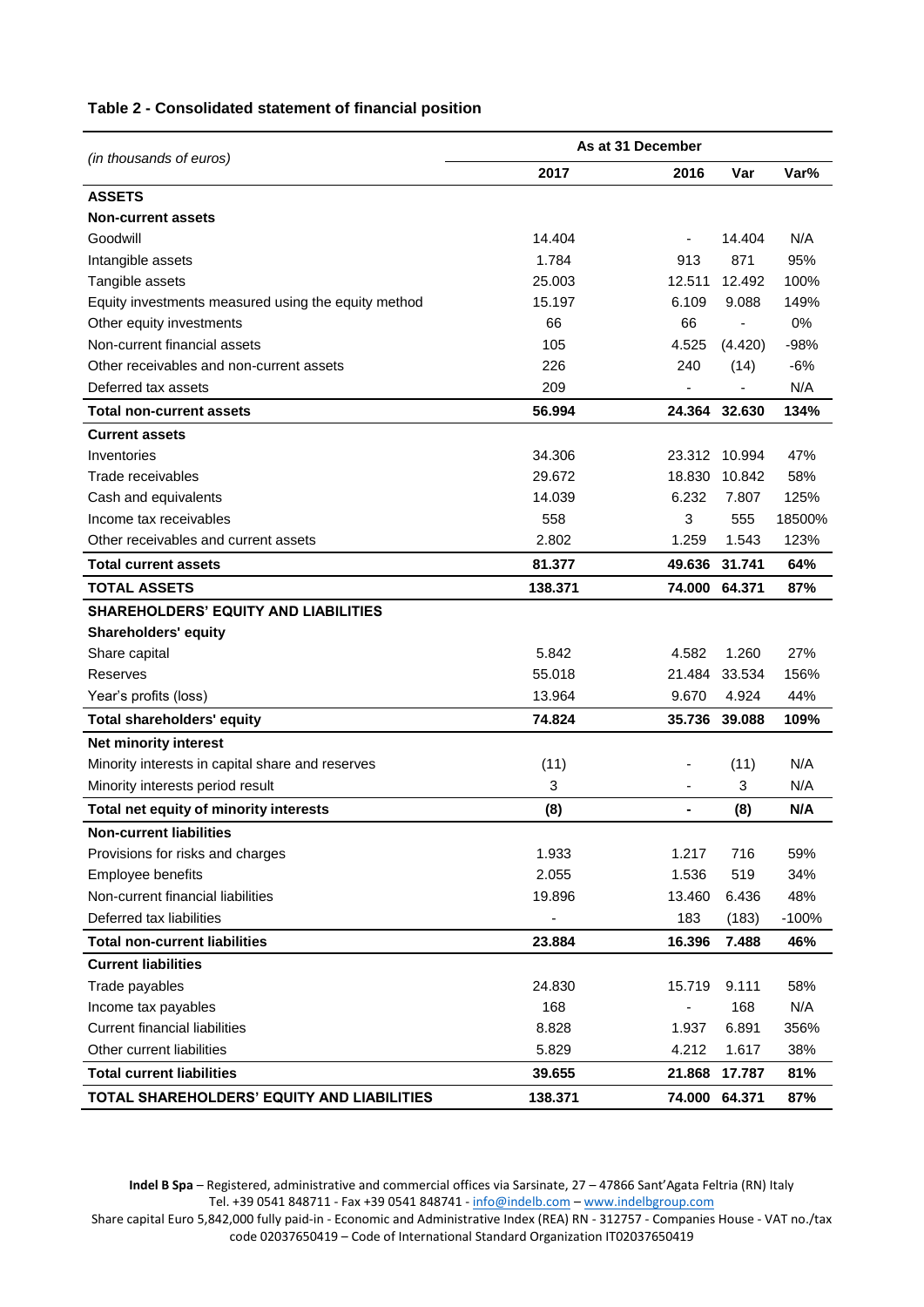# **Table 3 - Consolidated statement of cash flows**

|                                                                                       | Period ended 31 December |          |  |  |
|---------------------------------------------------------------------------------------|--------------------------|----------|--|--|
| (in thousands of euros)                                                               | 2017                     | 2016     |  |  |
| <b>OPERATIONS</b>                                                                     |                          |          |  |  |
| Pre-tax result                                                                        | 17,350                   | 13,562   |  |  |
| Adjustments for:                                                                      |                          |          |  |  |
| Amortisation/depreciation of tangible and intangible assets                           | 1,767                    | 1,305    |  |  |
| Provisions for doubtful debt                                                          | 54                       | 52       |  |  |
| Provisions for risks and charges                                                      | 868                      | 221      |  |  |
| Provisions for obsolete warehouse                                                     | 573                      | 153      |  |  |
| Portion of the results of equity investments measured using the equity<br>method      | (1,768)                  | (1,788)  |  |  |
| Net financial expenses                                                                | 772                      | 576      |  |  |
| Income from investments                                                               | (2.141)                  |          |  |  |
| Net exchange differences                                                              | (20)                     | (300)    |  |  |
| Cash flow from operations before changes to working capital                           | 17,457                   | 13,781   |  |  |
| Cash flow generated/(absorbed) by changes in working capital:                         | (4,304)                  | (1,009)  |  |  |
| - Trade receivables and other assets                                                  | (2, 418)                 | 655      |  |  |
| - Inventories                                                                         | (4.090)                  | (1,941)  |  |  |
| - Trade payables and other liabilities                                                | 2,204                    | 277      |  |  |
| Tax paid                                                                              | (5, 149)                 | (4.719)  |  |  |
| Net financial expense paid                                                            | (935)                    | (325)    |  |  |
| Use of provisions                                                                     | (184)                    | (497)    |  |  |
| Net exchanges differences realised                                                    | 87                       | 255      |  |  |
|                                                                                       |                          |          |  |  |
| Cash flow generated/(absorbed) by operations (A)                                      | 6,972                    | 7,486    |  |  |
| <b>INVESTMENTS</b>                                                                    |                          |          |  |  |
| Net investments in tangible and intangible assets                                     | (2,754)                  | (2,708)  |  |  |
| Net investments in equity investments                                                 | (3, 150)                 |          |  |  |
| Change in financial receivables                                                       | 4,420                    | (53)     |  |  |
| Financial cash for the year for acquisitions of subsidiaries                          | (30, 306)                |          |  |  |
| Dividends collected                                                                   | 400                      | 1,250    |  |  |
| Cash flow generated/(absorbed) by investments (B)                                     | (31, 390)                | (1, 511) |  |  |
| <b>FINANCING</b>                                                                      |                          |          |  |  |
| Stipulation of mortgages and loans                                                    | 18,500                   | 5,519    |  |  |
| Repayment of mortgages and loans                                                      | (10, 762)                | (1,607)  |  |  |
| Dividends paid                                                                        | (3,800)                  | (3,750)  |  |  |
| Share capital increase                                                                | 29,348                   |          |  |  |
| Other changes in financial assets and liabilities                                     | (1,039)                  | (2,079)  |  |  |
| Cash flow generated/(absorbed) by financing (C)                                       | 32,247                   | (1,970)  |  |  |
|                                                                                       |                          |          |  |  |
| Increase /(decrease) in liquid funds (A)+(B)+(C)                                      | 7,829                    | 4,058    |  |  |
| Opening cash and equivalents                                                          | 6,232                    | 2,110    |  |  |
| Net effect of the conversion of cash and equivalents carried in foreign<br>currencies | (22)                     | 64       |  |  |
| Closing cash and equivalents                                                          | 14,039                   | 6,232    |  |  |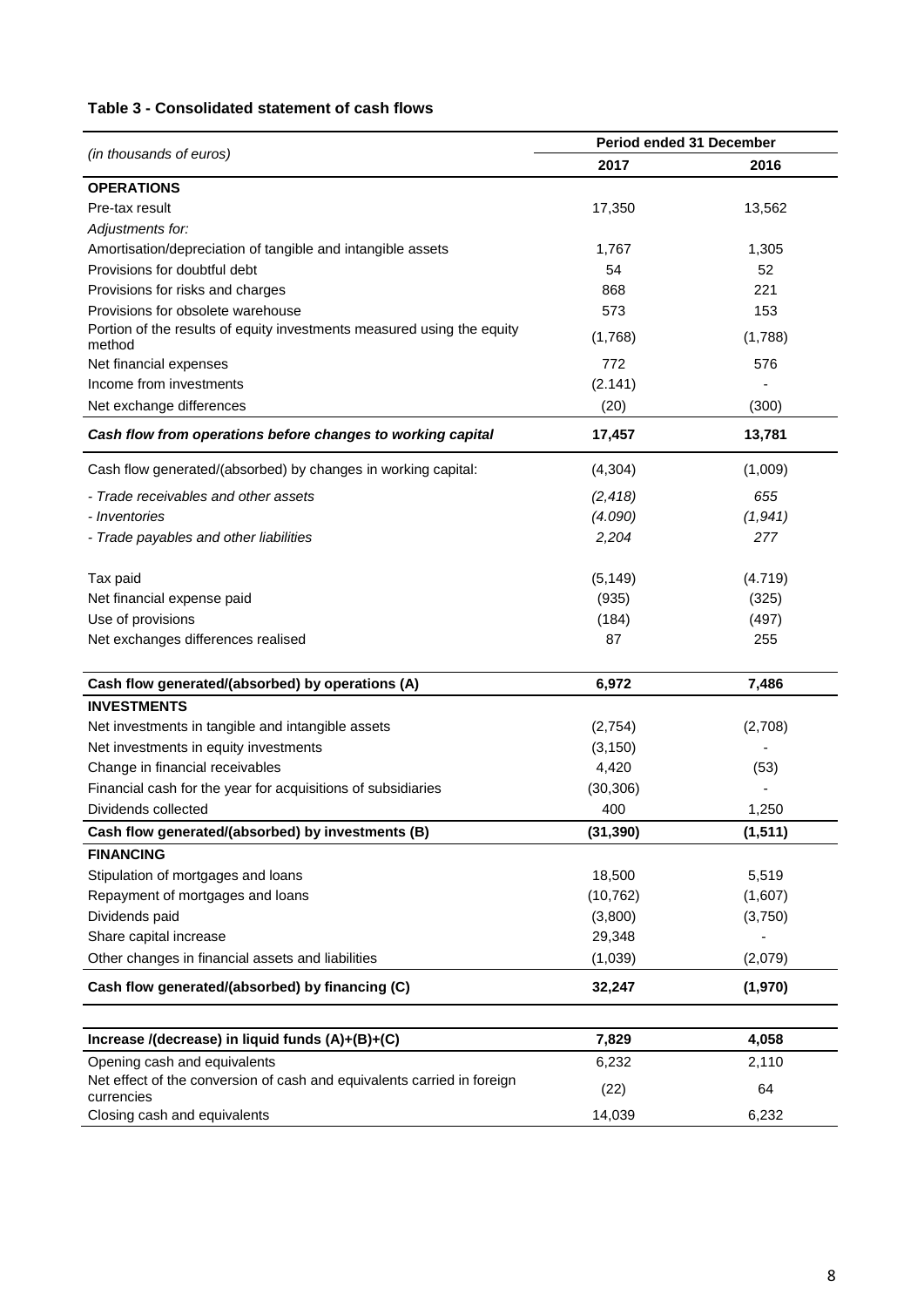## **Table 4 - Income statement of Indel B S.p.A.**

|                                                                                    | As at 31 December |        |           |        |          |        |
|------------------------------------------------------------------------------------|-------------------|--------|-----------|--------|----------|--------|
| (in thousands of euros)                                                            | 2017              |        | 2016      |        | Var      | Var%   |
| Income                                                                             | 102,056           | 98%    | 82,852    | 98%    | 19,204   | 23%    |
| Other revenues and income                                                          | 1,634             | 2%     | 1,947     | 2%     | (313)    | $-16%$ |
| <b>Total income</b>                                                                | 103,690           | 100%   | 84,799    | 100%   | 18,891   | 22%    |
| Purchases and consumption of raw materials,<br>semi-finished and finished products | (60, 724)         | $-59%$ | (51, 587) | -61%   | (9, 137) | 18%    |
| Costs for services                                                                 | (14, 294)         | $-14%$ | (8,822)   | $-10%$ | (5, 472) | 62%    |
| Payroll costs                                                                      | (13, 385)         | $-13%$ | (10, 781) | $-13%$ | (2,604)  | 24%    |
| Other operating costs                                                              | (693)             | $-1%$  | (525)     | $-1%$  | (168)    | 32%    |
| Amortisation, depreciation, provisions and<br>impairment                           | (2,262)           | $-2%$  | (1, 432)  | $-2%$  | (830)    | 58%    |
| <b>EBIT</b>                                                                        | 12,332            | 12%    | 11,652    | 14%    | 680      | 6%     |
| Net financial income (expense)                                                     | (671)             | $-1%$  | (499)     | $-1%$  | (172)    | 34%    |
| <b>Dividends</b>                                                                   | 400               | $0\%$  | 1,250     | 1%     | (850)    | $-68%$ |
| Income from (expense on) equity investments                                        | 2,855             | 3%     | $\Omega$  | 0%     | 2,855    | N/A    |
| <b>Pre-tax result</b>                                                              | 14,916            | 14%    | 12,403    | 15%    | 2,513    | 20%    |
| Income tax                                                                         | (2,927)           | $-3%$  | (3,683)   | $-4%$  | 756      | $-21%$ |
| <b>Period result</b>                                                               | 11,989            | 12%    | 8,720     | 10%    | 3,269    | 37%    |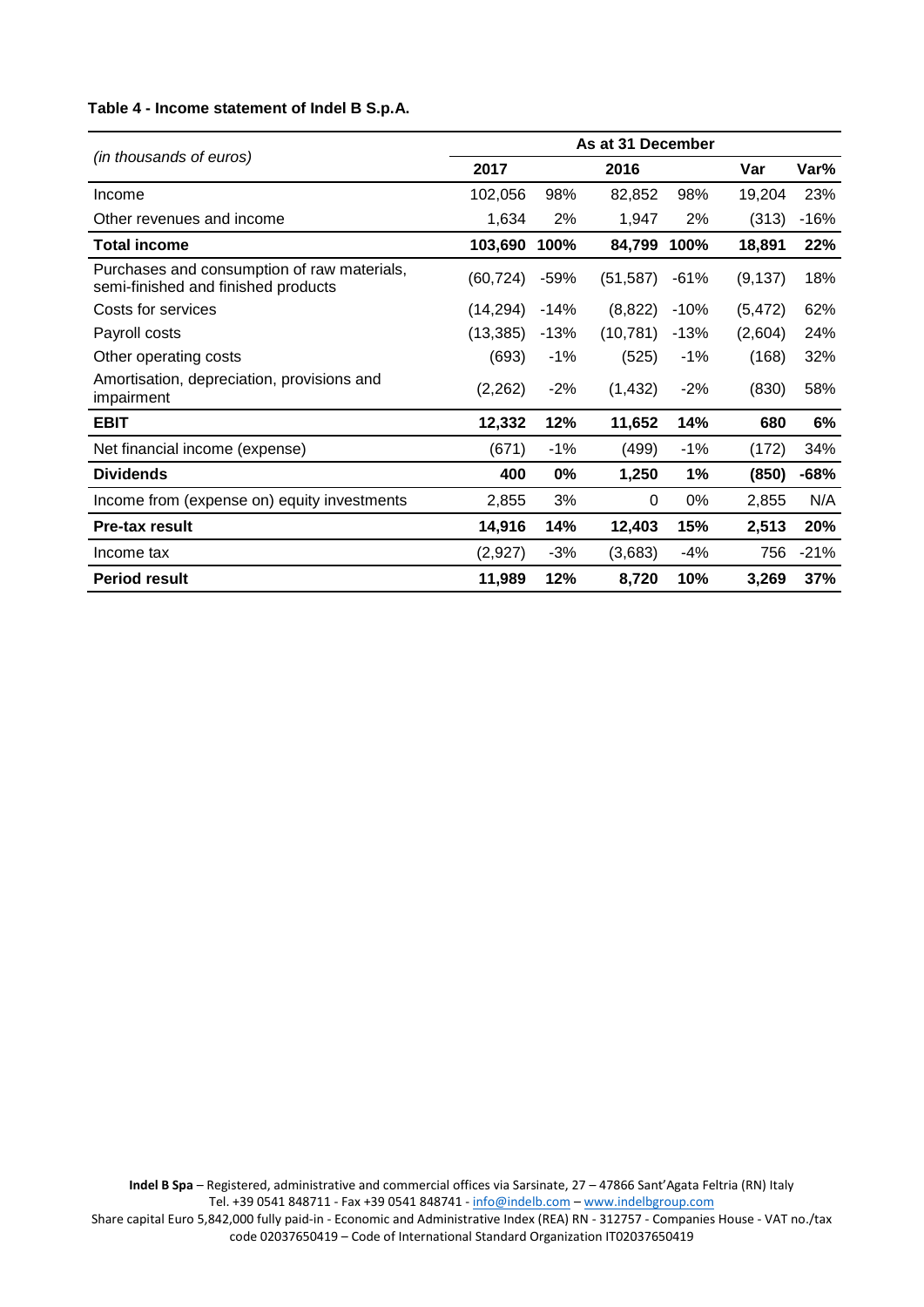|                                                             |         | As at 31 December |                |               |  |
|-------------------------------------------------------------|---------|-------------------|----------------|---------------|--|
| (in thousands of euros)                                     | 2017    | 2016              | Var.           | % var.        |  |
| <b>ASSETS</b>                                               |         |                   |                |               |  |
| <b>Non-current assets</b>                                   |         |                   |                |               |  |
| Intangible assets                                           | 1,031   | 913               |                |               |  |
| Tangible assets                                             | 9,323   | 9,278             | 45             | 0%            |  |
| Equity investments                                          | 33,107  | 1,707             | 31,400         | 1840%         |  |
| Equity investments measured<br>with the cost method         |         |                   |                |               |  |
| Other equity investments                                    | 10,384  | 1,770             | 8,614          | 487%          |  |
| Non-current financial assets                                | 66      | 66                | 0              | 0%            |  |
| Other receivables and non-                                  | 1,400   | 4,525             | 3,125<br>-     | $-69%$        |  |
| current assets                                              | 175     | 182               | $\overline{7}$ | $-4%$         |  |
| Deferred tax assets                                         | 709     | 338               | 371            | 110%          |  |
| <b>Total non-current assets</b>                             | 56,195  | 18,779            | 37,416         | 199%          |  |
| <b>Current assets</b>                                       |         |                   |                |               |  |
| Inventories                                                 | 26,235  | 21,987            | 4,248          | 19%           |  |
| Trade receivables                                           | 22,791  | 17,949            | 4,842          | 27%           |  |
| Cash and equivalents                                        | 11,291  | 5,093             | 6,198          | 122%          |  |
| Income tax receivables                                      | 467     | 40                | 427            | 1072%         |  |
| <b>Current financial assets</b>                             | 1,400   |                   | 1,400          | not available |  |
| Other receivables and current                               | 1,846   | 556               | 1,289          | 232%          |  |
| assets<br><b>Total current assets</b>                       | 64,030  | 45,625            | 18,405         | 40%           |  |
| <b>TOTAL ASSETS</b>                                         | 120,225 | 64,404            | 55,821         | 87%           |  |
| <b>SHAREHOLDERS' EQUITY</b>                                 |         |                   |                |               |  |
| <b>AND LIABILITIES</b>                                      |         |                   |                |               |  |
| Shareholders' equity                                        |         |                   |                |               |  |
| Share capital                                               | 5,842   | 4,582             | 1,260          | 27%           |  |
| Reserves                                                    | 49,404  | 16,402            | 33,001         | 201%          |  |
| Year's profits (loss)                                       | 11,989  | 8,720             | 3,268          | 37%           |  |
| <b>Total shareholders' equity</b>                           | 67,234  | 29,705            | 37,530         | 126%          |  |
| <b>Non-current liabilities</b>                              |         |                   |                |               |  |
| Provisions for risks and charges                            | 1,868   | 1,176             | 692            | 59%           |  |
| Employee benefits                                           | 1,026   | 1,042             | 16             | $-2%$         |  |
| Non-current financial liabilities                           | 18,775  | 12,523            | 6,252          | 50%           |  |
| <b>Total non-current liabilities</b>                        | 21,669  | 14,741            | 6,928          | 47%           |  |
| <b>Current liabilities</b>                                  |         |                   |                |               |  |
| Trade payables                                              | 19,013  | 14,588            | 4,425          | 30%           |  |
| Income tax payables                                         | 108     |                   | 108            | not available |  |
| <b>Current financial liabilities</b>                        | 8,118   | 1,570             | 6,549          | 417%          |  |
| Other current liabilities                                   | 4,082   | 3,801             | 281            | 7%            |  |
| <b>Total current liabilities</b>                            | 31,321  | 19,958            | 11,363         | 57%           |  |
| <b>TOTAL SHAREHOLDERS'</b><br><b>EQUITY AND LIABILITIES</b> | 120,225 | 64,404            | 55,821         | 87%           |  |

# **Table 5 - Statement of financial position of Indel B S.p.A.**